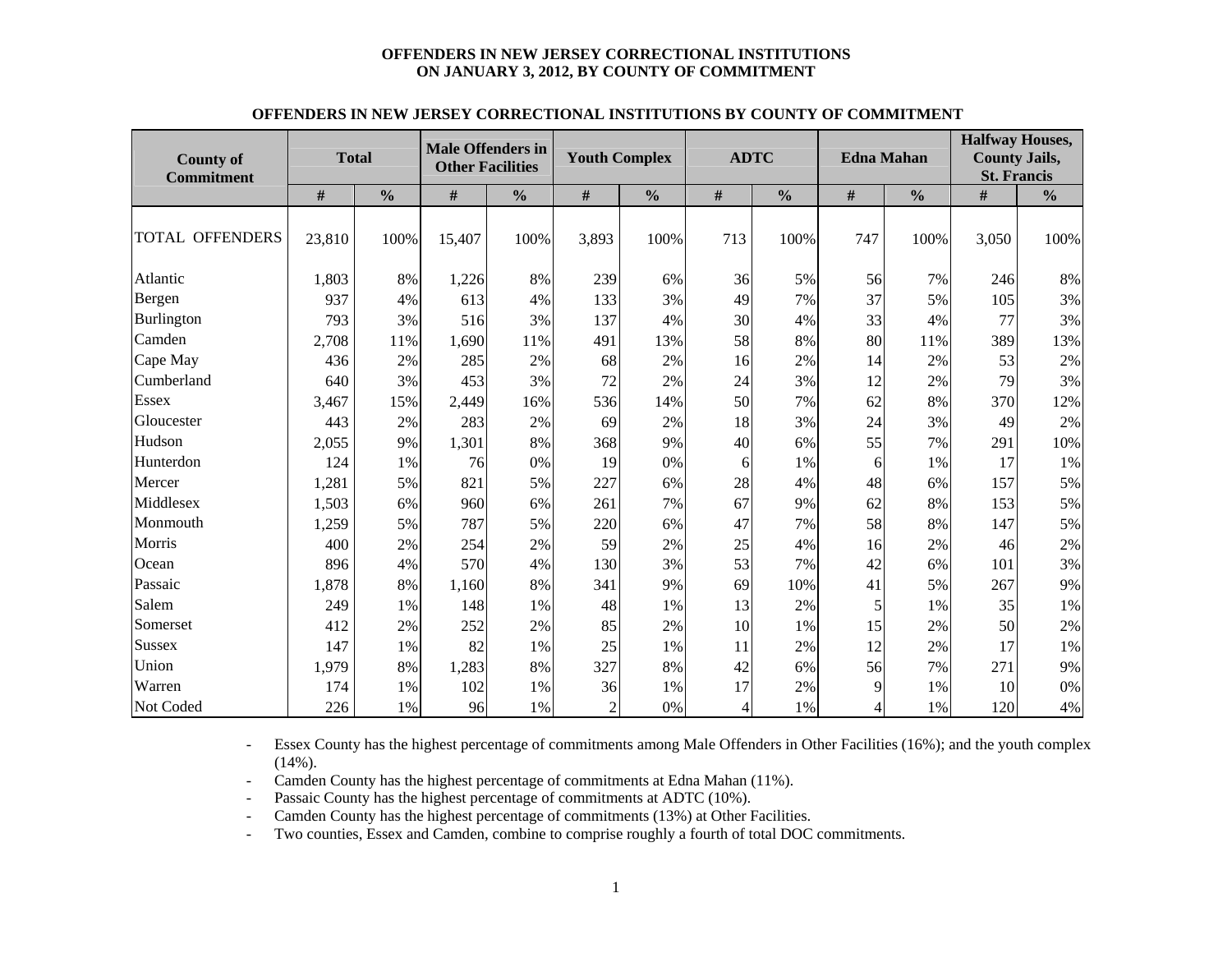## **Prison Complex Offenders By County Of Commitment**

| <b>Institution</b>   | <b>Total</b> | Atl | <b>Ber</b> | <b>Burl</b> | Cam | Cape<br>May | Cum | <b>Ess</b> | Glou | Hud | <b>Hunt</b>    | Mer | <b>Mid</b> | Mon | Mor | Oc | Pas | Sal | Som | <b>Sus</b>     | Un  | War | <b>Not</b><br><b>Coded</b> |
|----------------------|--------------|-----|------------|-------------|-----|-------------|-----|------------|------|-----|----------------|-----|------------|-----|-----|----|-----|-----|-----|----------------|-----|-----|----------------------------|
|                      |              |     |            |             |     |             |     |            |      |     |                |     |            |     |     |    |     |     |     |                |     |     |                            |
| <b>Bayside</b>       | 1,177        | 117 | 33         | 40          | 146 | 22          | 36  | 188        | 27   | 110 | $\overline{7}$ | 58  | 53         | 52  | 21  | 44 | 73  | 14  | 17  | 6              | 105 | 8   | $\overline{0}$             |
| <b>Main</b>          | 100%         | 10% | 3%         | 3%          | 12% | 2%          | 3%  | 16%        | 2%   | 9%  | 1%             | 5%  | 5%         | 4%  | 2%  | 4% | 6%  | 1%  | 1%  | 1%             | 9%  | 1%  | 0%                         |
| <b>Bayside</b>       | 693          | 75  | 24         | 27          | 87  | 13          | 20  | 99         | 15   | 61  | 5              | 24  | 27         | 33  | 13  | 24 | 62  | 9   | 15  | 3              | 50  | 5   | $\overline{c}$             |
| Farm                 | 100%         | 11% | 3%         | 4%          | 13% | 2%          | 3%  | 14%        | 2%   | 9%  | 1%             | 3%  | 4%         | 5%  | 2%  | 3% | 9%  | 1%  | 2%  | 0%             | 7%  | 1%  | 0%                         |
| <b>Bayside</b>       | 317          | 37  | 9          | 10          | 58  | 5           | 8   | 37         | 6    | 29  | -1             | 8   | 20         | 12  | 4   |    | 30  | 5   | 3   | 0              | 27  |     | 0                          |
| Ancora               | 100%         | 12% | 3%         | 3%          | 18% | 2%          | 3%  | 12%        | 2%   | 9%  | 0%             | 3%  | 6%         | 4%  | 1%  | 2% | 9%  | 2%  | 1%  | 0%             | 9%  | 0%  | 0%                         |
|                      |              |     |            |             |     |             |     |            |      |     |                |     |            |     |     |    |     |     |     |                |     |     |                            |
| <b>Bayside Total</b> | 2,187        | 229 | 66         | 77          | 291 | 40          | 64  | 324        | 48   | 200 | 13             | 90  | 100        | 97  | 38  | 75 | 165 | 28  | 35  | 9              | 182 | 14  | $\overline{c}$             |
|                      | 100%         | 10% | 3%         | 4%          | 13% | 2%          | 3%  | 15%        | 2%   | 9%  | 1%             | 4%  | 5%         | 4%  | 2%  | 3% | 8%  | 1%  | 2%  | 0%             | 8%  | 1%  | 0%                         |
| <b>CRAF</b>          | 278          | 18  | 10         | 6           | 26  | 8           | 4   | 19         | 9    | 25  | 4              | 10  | 19         | 19  | 10  | 23 | 20  | 4   | 5   |                | 34  | 4   | $\boldsymbol{0}$           |
| <b>Jones Farm</b>    | 100%         | 6%  | 4%         | 2%          | 9%  | 3%          | 1%  | 7%         | 3%   | 9%  | 1%             | 4%  | 7%         | 7%  | 4%  | 8% | 7%  | 1%  | 2%  | 0%             | 12% | 1%  | 0%                         |
| <b>CRAF</b>          | 639          | 35  | 34         | 27          | 67  | 16          | 20  | 77         | 11   | 57  | $\overline{2}$ | 34  | 55         | 40  | 12  | 26 | 45  | 7   | 4   | 3              | 61  | 6   | 0                          |
| Reception            | 100%         | 5%  | 5%         | 4%          | 10% | 3%          | 3%  | 12%        | 2%   | 9%  | 0%             | 5%  | 9%         | 6%  | 2%  | 4% | 7%  | 1%  | 1%  | 0%             | 10% | 1%  | 0%                         |
| <b>CRAF Total</b>    | 917          | 53  | 44         | 33          | 93  | 24          | 24  | 96         | 20   | 82  | 6              | 44  | 74         | 59  | 22  | 49 | 65  | 11  | 9   | $\overline{4}$ | 95  | 10  | $\mathbf 0$                |
|                      | 100%         | 6%  | 5%         | 4%          | 10% | 3%          | 3%  | 10%        | 2%   | 9%  | 1%             | 5%  | 8%         | 6%  | 2%  | 5% | 7%  | 1%  | 1%  | 0%             | 10% | 1%  | 0%                         |
|                      |              |     |            |             |     |             |     |            |      |     |                |     |            |     |     |    |     |     |     |                |     |     |                            |
| <b>East Jersey</b>   | 1,364        | 66  | 55         | 44          | 100 | 8           | 20  | 323        | 16   | 112 |                | 72  | 82         | 87  | 24  | 33 | 115 |     | 28  | 8              | 141 | 6   | 16                         |
| Main                 | 100%         | 5%  | 4%         | 3%          | 7%  | 1%          | 1%  | 24%        | 1%   | 8%  | 1%             | 5%  | 6%         | 6%  | 2%  | 2% | 8%  | 0%  | 2%  | 1%             | 10% | 0%  | 1%                         |
| <b>East Jersey</b>   | 113          | 4   | 3          | 0           | 5   | 1           | 2   | 20         | 0    | 14  | -1             | 6   | 11         | 11  | 3   |    | 10  | 0   | 3   | 0              | 11  |     | 0                          |
| Camp                 | 100%         | 4%  | 3%         | 0%          | 4%  | 1%          | 2%  | 18%        | 0%   | 12% | 1%             | 5%  | 10%        | 10% | 3%  | 6% | 9%  | 0%  | 3%  | 0%             | 10% | 1%  | 0%                         |
| <b>East Jersey</b>   | 1,477        | 70  | 58         | 44          | 105 | 9           | 22  | 343        | 16   | 126 | 8 <sup>1</sup> | 78  | 93         | 98  | 27  | 40 | 125 | 1   | 31  | 8              | 152 | 7   | 16                         |
| <b>Total</b>         | 100%         | 5%  | 4%         | 3%          | 7%  | 1%          | 1%  | 23%        | 1%   | 9%  | 1%             | 5%  | 6%         | 7%  | 2%  | 3% | 8%  | 0%  | 2%  | 1%             | 10% | 0%  | 1%                         |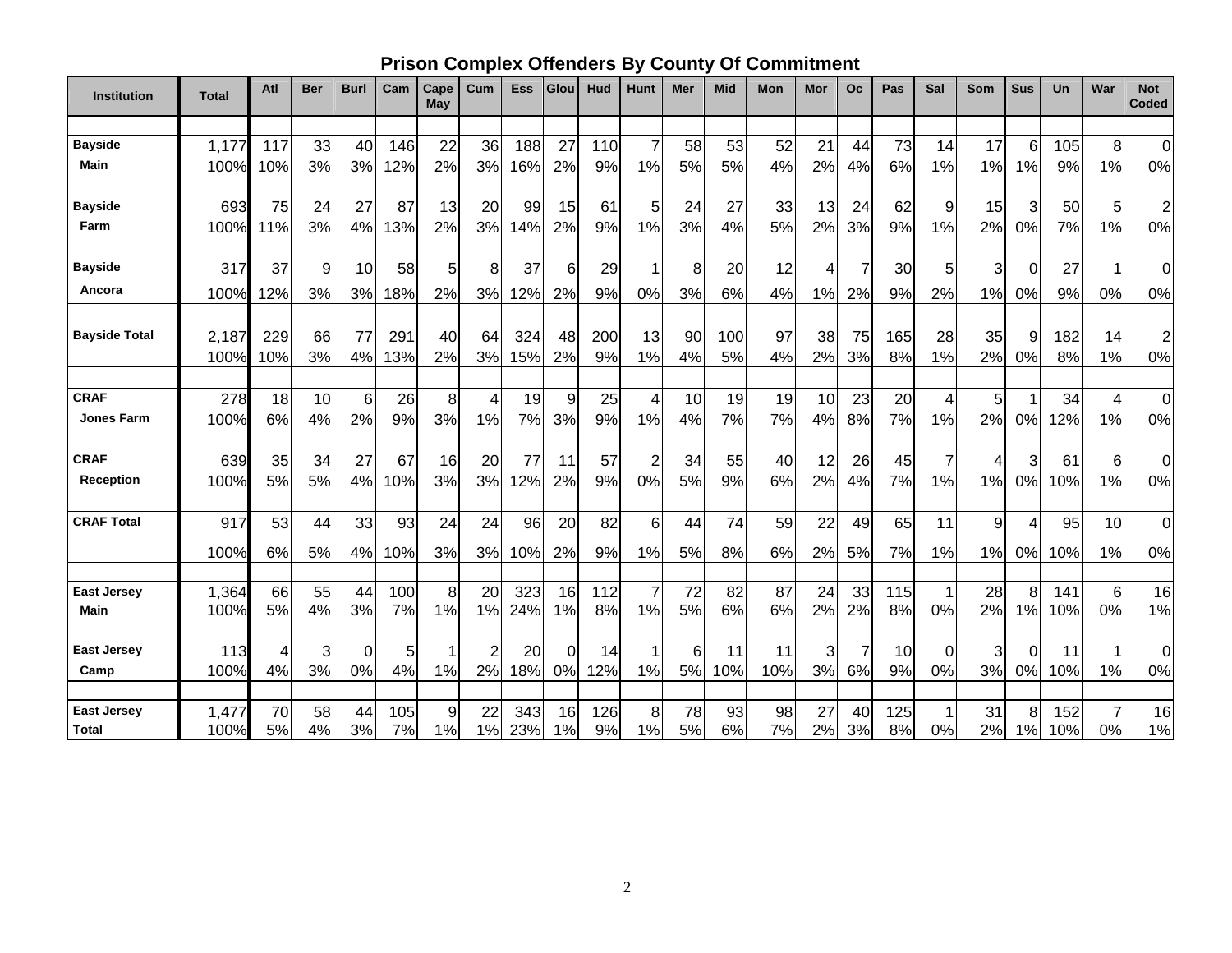## **Prison Complex Offenders By County Of Commitment**

| <b>Institution</b>                                  | Total       | Atl      | <b>Ber</b> | <b>Burl</b> | Cam      | Cape<br>May    | Cum            | Ess       | Glou     | Hud      | Hunt           | Mer      | <b>Mid</b> | Mon      | Mor      | Oc       | Pas      | Sal     | Som            | <b>Sus</b> | Un       | War      | <b>Not</b><br>Coded |
|-----------------------------------------------------|-------------|----------|------------|-------------|----------|----------------|----------------|-----------|----------|----------|----------------|----------|------------|----------|----------|----------|----------|---------|----------------|------------|----------|----------|---------------------|
|                                                     |             |          |            |             |          |                |                |           |          |          |                |          |            |          |          |          |          |         |                |            |          |          |                     |
| <b>Midstate</b>                                     | 690<br>100% | 38<br>6% | 28<br>4%   | 32<br>5%    | 62<br>9% | 17<br>2%       | 24<br>3%       | 68<br>10% | 14<br>2% | 47<br>7% | 7<br>1%        | 54<br>8% | 60<br>9%   | 47<br>7% | 18<br>3% | 32<br>5% | 57<br>8% | 5<br>1% | 18<br>3%       | 3<br>0%    | 49<br>7% | 10<br>1% | 0<br>0%             |
|                                                     |             |          |            |             |          |                |                |           |          |          |                |          |            |          |          |          |          |         |                |            |          |          |                     |
| <b>NJ State Prison</b>                              | 27          | 2        | 0          | 1           | 4        | $\overline{2}$ | $\overline{2}$ | 4         | 0        | 3        | 0              | 2        | 2          | 1        | $\Omega$ | $\Omega$ | 0        | 0       | $\overline{c}$ | 0          | 2        | 0        | $\mathbf 0$         |
| <b>Ad Seq Female</b>                                | 100%        | 0%       | 0%         | 0%          | 0%       | 0%             | 0%             | 0%        | 0%       | 0%       | 0%             | 0%       | 0%         | 0%       | 0%       | 0%       | 0%       | 0%      | 0%             | 0%         | 0%       | 0%       | 0%                  |
| <b>NJ State Prison</b>                              | 1,922       | 127      | 96         | 69          | 185      | 23             | 55             | 378       | 14       | 127      | 2              | 137      | 124        | 94       | 27       | 83       | 123      | 9       | 23             | 10         | 142      |          | 67                  |
| Main                                                | 100%        | 7%       | 5%         | 4%          | 9%       | 1%             | 3%             | 19%       | 1%       | 7%       | 0%             | 7%       | 6%         | 5%       | 1%       | 4%       | 6%       | 0%      | 1%             | 1%         | 7%       | 0%       | 3%                  |
| <b>NJ State Prison</b>                              | 1,949       | 129      | 96         | 70          | 189      | 25             | 57             | 382       | 14       | 130      | $\overline{2}$ | 139      | 126        | 95       | 27       | 83       | 123      | 9       | 25             | 10         | 144      |          | 67                  |
| Total                                               | 100%        | 7%       | 5%         | 4%          | 10%      | 1%             | 3%             | 20%       | 1%       | 7%       | 0%             | 7%       | 6%         | 5%       | 1%       | 4%       | 6%       | 0%      | 1%             | 1%         | 7%       | 0%       | 3%                  |
| <b>Northern</b>                                     | 1,918       | 75       | 110        | 27          | 109      | 14             | 39             | 418       | 11       | 222      | 6              | 86       | 159        | 88       | 31       | 55       | 197      | 5       | 41             | 10         | 201      | 10       | $\overline{4}$      |
| Main                                                | 100%        | 4%       | 6%         | 1%          | 6%       | 1%             | 2%             | 22%       | 1%       | 12%      | 0%             | 4%       | 8%         | 5%       | 2%       | 3%       | 10%      | 0%      | 2%             | 1%         | 10%      | 1%       | 0%                  |
| <b>Northern</b>                                     | 556         | 35       | 16         | 14          | 59       | 12             | 18             | 103       | 4        | 64       | 4              | 35       | 31         | 23       | 7        | 17       | 44       | 8       | 8              | 3          | 45       | 6        | 0                   |
| <b>Ad Seg Male</b>                                  | 100%        | 6%       | 3%         | 3%          | 11%      | 2%             | 3%             | 19%       | 1%       | 12%      | 1%             | 6%       | 6%         | 4%       | 1%       | 3%       | 8%       | 1%      | 1%             | 1%         | 8%       | 1%       | 0%                  |
| <b>Northern Total</b>                               | 2,474       | 110      | 126        | 41          | 168      | 26             | 57             | 521       | 15       | 286      | 10             | 121      | 190        | 111      | 38       | 72       | 241      | 13      | 49             | 13         | 246      | 16       | $\overline{4}$      |
|                                                     | 100%        | 4%       | 5%         | 2%          | 7%       | 1%             | 2%             | 21%       | 1%       | 12%      | 0%             | 5%       | 8%         | 4%       | 2%       | 3%       | 10%      | 1%      | 2%             | 1%         | 10%      | 1%       | 0%                  |
| <b>Southern</b>                                     | 2,337       | 246      | 79         | 91          | 319      | 61             | 79             | 268       | 66       | 195      | 14             | 113      | 137        | 113      | 34       | 92       | 169      | 33      | 22             | 8          | 180      | 18       | $\mathbf 0$         |
|                                                     | 100%        | 11%      | 3%         | 4%          | 14%      | 3%             | 3%             | 11%       | 3%       | 8%       | 1%             | 5%       | 6%         | 5%       | 1%       | 4%       | 7%       | 1%      | 1%             | 0%         | 8%       | 1%       | 0%                  |
| <b>South Woods</b>                                  | 3,376       | 351      | 116        | 128         | 463      | 83             | 126            | 447       | 90       | 235      | 16             | 182      | 180        | 167      | 50       | 127      | 215      | 48      | 63             | 27         | 235      | 20       | $\overline{7}$      |
|                                                     | 100%        | 10%      | 3%         | 4%          | 14%      | 2%             | 4%             | 13%       | 3%       | 7%       | 0%             | 5%       | 5%         | 5%       | 1%       | 4%       | 6%       | 1%      | 2%             | 1%         | 7%       | 1%       | 0%                  |
| <b>Subtotal</b>                                     | 15,407      | 1,226    | 613        | 516         | 1,690    | 285            | 453            | 2,449     | 283      | 1,301    | 76             | 821      | 960        | 787      | 254      | 570      | 1,160    | 148     | 252            | 82         | 1,283    | 102      | 96                  |
| <b>Male Offenders in</b><br><b>Other Facilities</b> | 100%        | 8%       | 4%         | 3%          | 11%      | 2%             | 3%             | 16%       | 2%       | 8%       | 0%             | 5%       | 6%         | 5%       | 2%       | 4%       | 8%       | 1%      | 2%             | 1%         | 8%       | 1%       | 1%                  |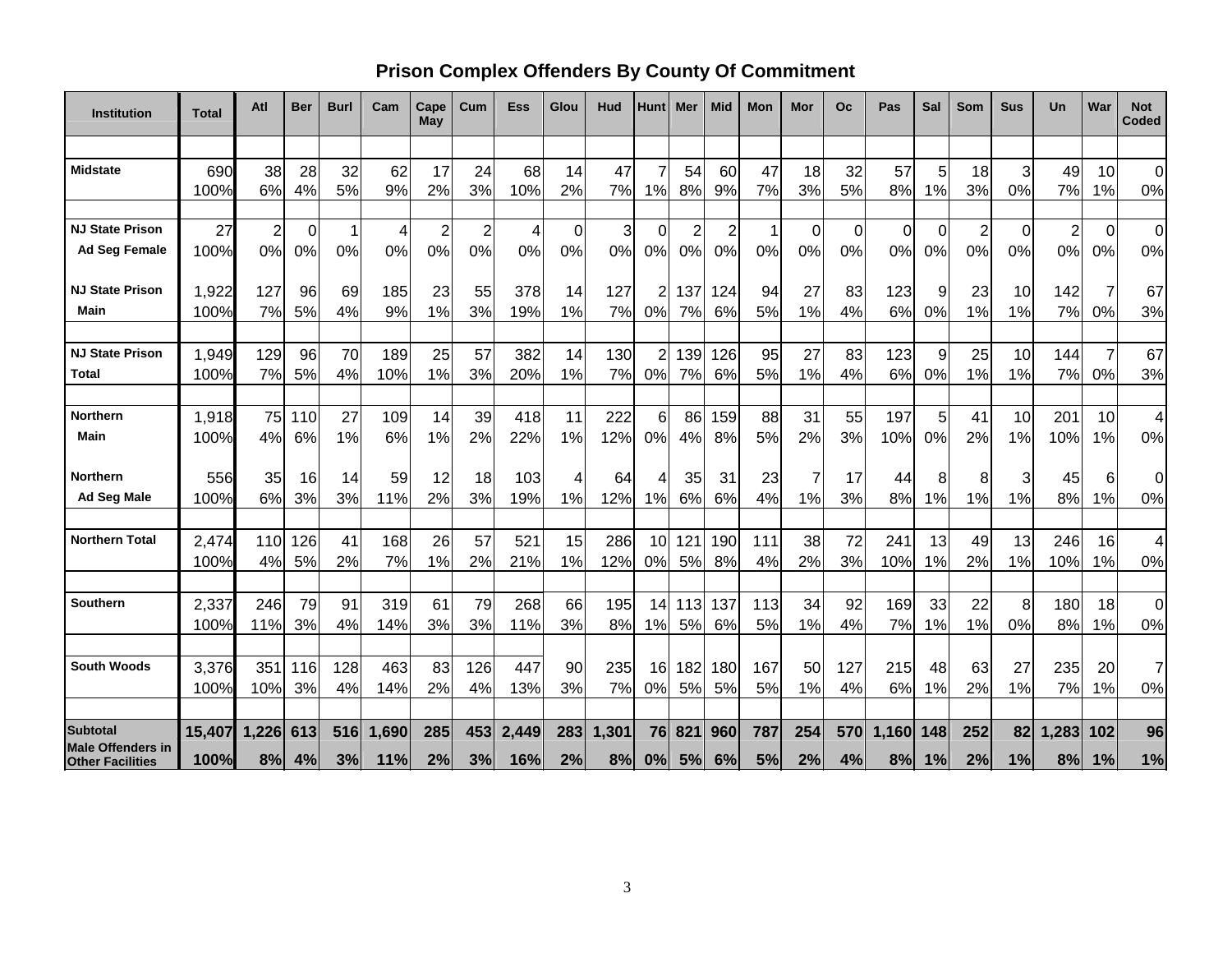| <b>Institution</b>    | Total  | Atl   | <b>Ber</b> | <b>Burl</b> | Cam   | Cape<br>May | Cum             | <b>Ess</b> | <b>Glou</b> | Hud   | <b>Hunt</b> | Mer | <b>Mid</b> | Mon | Mor | O <sub>c</sub> | Pas   | Sal   | <b>Som</b>      | <b>Sus</b>      | <b>Un</b> | War | <b>Not</b><br>Coded |
|-----------------------|--------|-------|------------|-------------|-------|-------------|-----------------|------------|-------------|-------|-------------|-----|------------|-----|-----|----------------|-------|-------|-----------------|-----------------|-----------|-----|---------------------|
|                       |        |       |            |             |       |             |                 |            |             |       |             |     |            |     |     |                |       |       |                 |                 |           |     |                     |
| <b>ADTC</b>           | 713    | 36    | 49         | 30          | 58    | 16          | 24              | 50         | 18          | 40    | 6           | 28  | 67         | 47  | 25  | 53             | 69    | 13    | 10              |                 | 42        |     |                     |
|                       | 100%   | 5%    | 7%         | 4%          | 8%    | 2%          | 3%              | 7%         | 3%          | 6%    | $1\%$       | 4%  | 9%         | 7%l | 4%  | 7%             | 10%   | 2%    | $1\%$           | 2%              | 6%        | 2%  | 1%                  |
|                       |        |       |            |             |       |             |                 |            |             |       |             |     |            |     |     |                |       |       |                 |                 |           |     |                     |
| <b>Subtotal</b>       | 16,120 | 1,262 | 662        | 546         | 1,748 | 301         | 4771            | 2,499      | 301         | 1,341 | 82          | 849 | 1,027      | 834 | 279 | 623            | 1,229 | 161   | 262             | 93 <sub>l</sub> | 1,325     | 119 | 100                 |
|                       | 100%   | 8%    | 4%         | 3%          | 11%   | 2%          | 3%              | 16%        | 2%          | 8%    | 1%          | 5%  | 6%         | 5%  | 2%  | 4%             | 8%    | 1%    | 2%              | $1\%$           | 8%        | 1%  | 1%                  |
|                       |        |       |            |             |       |             |                 |            |             |       |             |     |            |     |     |                |       |       |                 |                 |           |     |                     |
| <b>Mahan - Female</b> | 747    | 56    | 37         | 33          | 80    | 14          | 12 <sub>l</sub> | 62         | 24          | 55    | 6           | 48  | 62         | 58  | 16  | 42             | 41    | 5     | 15 <sub>1</sub> | 12              | 56        |     |                     |
| <b>Prison</b>         | 100%   | 7%    | 5%         | 4%          | 11%   | 2%          | $2\%$           | 8%         | 3%          | 7%l   | 1%          | 6%  | 8%         | 8%  | 2%  | 6%             | 5%    | $1\%$ | 2%              | 2%              | 7%        | 1%  | 1%                  |
|                       |        |       |            |             |       |             |                 |            |             |       |             |     |            |     |     |                |       |       |                 |                 |           |     |                     |
| <b>Total Prison</b>   | 16,867 | 1,318 | 699        | 579         | 1,828 | 315         | 489             | 2,561      | 325         | 1,396 | 88          | 897 | 1089       | 892 | 295 | 665            | 1,270 | 166   | 277             | 105             | 1,381     | 128 | 104                 |
| <b>Complex</b>        | 100%   | 8%    | 4%         | 3%          | 11%   | 2%          | 3%              | 15%        | 2%          | 8%    | 1%          | 5%  | 6%         | 5%  | 2%  | 4%             | 8%    | 1%    | 2%              | 1%              | 8%        | 1%  | 1%                  |

**Prison Complex Offenders By County Of Commitment**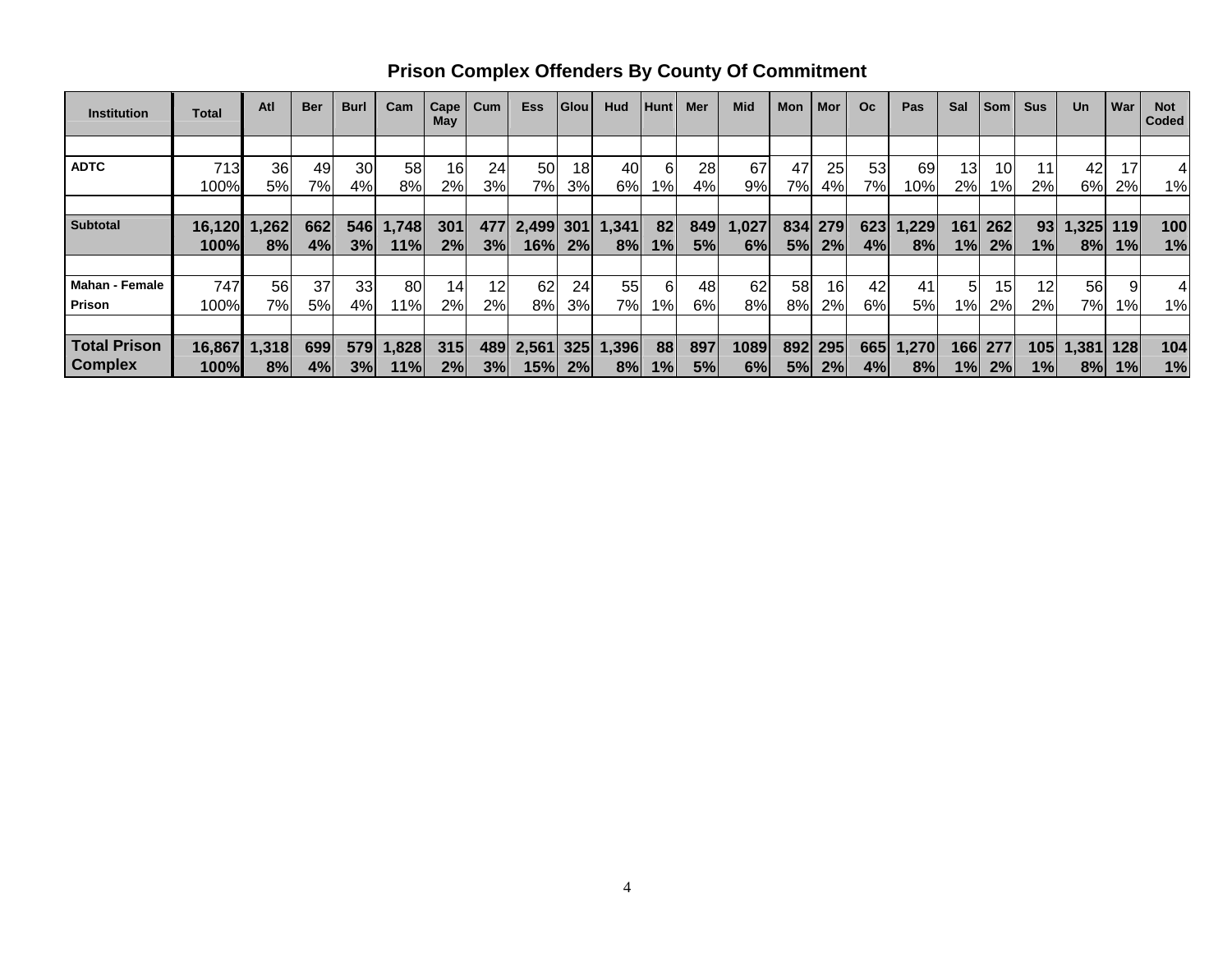| <b>Institution</b>                   | <b>Total</b> | Atl | <b>Ber</b> | <b>Burl</b>     | Cam | Cape<br>May | Cum | <b>Ess</b> | Glou | Hud | <b>Hunt</b>    | Mer | <b>Mid</b> | Mon | Mor | <b>Oc</b> | Pas | Sal   | Som           | <b>Sus</b> | Un  | War            | <b>Not</b><br><b>Coded</b> |
|--------------------------------------|--------------|-----|------------|-----------------|-----|-------------|-----|------------|------|-----|----------------|-----|------------|-----|-----|-----------|-----|-------|---------------|------------|-----|----------------|----------------------------|
|                                      |              |     |            |                 |     |             |     |            |      |     |                |     |            |     |     |           |     |       |               |            |     |                |                            |
| <b>Garden State</b>                  | 1,801        | 118 | 46         | 63              | 254 | 31          | 38  | 231        | 34   | 148 | 8              | 129 | 118        | 109 | 21  | 71        | 146 | 21    | 45            | 13         | 139 | 17             |                            |
|                                      | 100%         | 7%  | 3%         | 3%              | 14% | 2%          | 2%  | 13%        | 2%   | 8%  | 0%             | 7%  | 7%         | 6%  | 1%  | 4%        | 8%  | 1%    | 2%            | 1%         | 8%  | 1%             | 0%                         |
|                                      |              |     |            |                 |     |             |     |            |      |     |                |     |            |     |     |           |     |       |               |            |     |                |                            |
| <b>Mountainview</b>                  | 1,054        | 52  | 53         | 34              | 98  | 22          | 14  | 147        | 17   | 117 | 9              | 24  | 76         | 56  | 26  | 20        | 115 | 12    | 29            | 11         | 109 | 13             | $\mathbf 0$                |
|                                      | 100%         | 5%  | 5%         | 3%              | 9%  | 2%          | 1%  | 14%        | 2%   | 11% | $1\%$          | 2%  | 7%         | 5%  | 2%  | 2%        | 11% | 1%    | 3%            | 1%         | 10% | 1%             | 0%                         |
|                                      |              |     |            |                 |     |             |     |            |      |     |                |     |            |     |     |           |     |       |               |            |     |                |                            |
| Wagner                               | 609          | 42  | 18         | 21              | 87  | 5           | 8   | 91         | 12   | 53  | $\overline{2}$ | 48  | 40         | 36  |     | 22        | 49  | 11    | 5             |            | 45  | 5 <sub>l</sub> | 1                          |
| Main                                 | 100%         | 7%  | 3%         | 3%              | 14% | 1%          | 1%  | 15%        | 2%   | 9%  | 0%             | 8%  | 7%         | 6%  | 1%  | 4%        | 8%  | 2%    | $\frac{9}{6}$ | 0%         | 7%  | 1%             | 0%                         |
|                                      |              |     |            |                 |     |             |     |            |      |     |                |     |            |     |     |           |     |       |               |            |     |                |                            |
| Wagner                               | 290          | 16  | 14         | 10 <sub>1</sub> | 32  | 8           | 10  | 47         | 4    | 37  | $\Omega$       | 16  | 15         | 15  | 5   | 12        | 16  | 3     | 6             | 0          | 23  |                | 0                          |
| Ad Seg                               | 100%         | 6%  | 5%         | 3%              | 11% | 3%          | 3%  | 16%        | 1%   | 13% | 0%             | 6%  | 5%         | 5%  | 2%  | 4%        | 6%  | 1%    | 2%            | 0%         | 8%  | 0%             | 0%                         |
| Wagner                               | 139          | 11  | 2          | 9               | 20  | 2           | 2   | 20         | 2    | 13  | 0l             | 10  | 12         |     |     | 5         | 15  |       | 0             | 0          | 11  | <sup>O</sup>   | 0                          |
| <b>Minimum Units</b>                 | 100%         | 8%  | 1%         | 6%              | 14% | 1%          | 1%  | 14%        | 1%   | 9%  | 0%             | 7%  | 9%         | 3%  | 0%  | 4%        | 11% | 1%    | 0%            | 0%         | 8%  | 0%             | 0%                         |
|                                      |              |     |            |                 |     |             |     |            |      |     |                |     |            |     |     |           |     |       |               |            |     |                |                            |
| Wagner                               | 1,038        | 69  | 34         | 40              | 139 | 15          | 20  | 158        | 18   | 103 | 2              | 74  | 67         | 55  | 12  | 39        | 80  | 15    | 11            |            | 79  | 6              |                            |
| <b>Total</b>                         | 100%         | 7%  | 3%         | 4%              | 13% | 1%          | 2%  | 15%        | 2%   | 10% | 0%             | 7%  | 6%         | 5%  | 1%  | 4%        | 8%  | 1%    | 1%            | 0%         | 8%  | 1%             | 0%                         |
|                                      |              |     |            |                 |     |             |     |            |      |     |                |     |            |     |     |           |     |       |               |            |     |                |                            |
| <b>Total Youth</b><br><b>Complex</b> | 3,893        | 239 | 55         | 44              | 100 | 8           | 20  | 323        | 16   | 112 |                | 72  | 82         | 87  | 24  | 33        | 115 |       | 28            | 8          | 141 | 6              | 16                         |
|                                      | 100%         | 6%  | 1%         | 1%              | 3%  | 0%          | 1%  | 8%         | 0%   | 3%  | 0%             | 2%  | 2%         | 2%  | 1%  | 1%        | 3%  | $0\%$ | 1%            | 0%         | 4%  | 0%             | 0%                         |

# **Youth Complex Offenders By County Of Commitment**